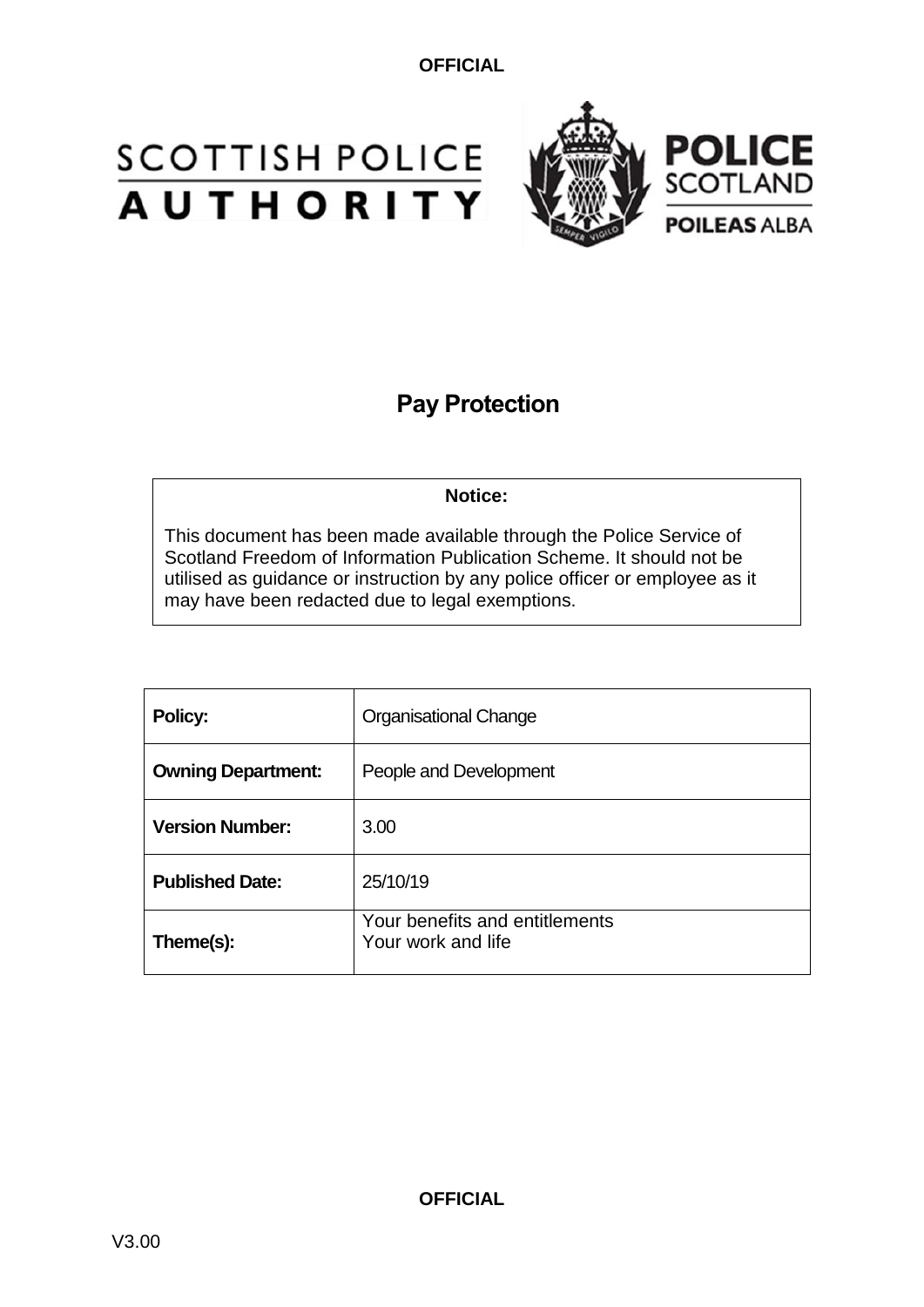## **Compliance Record**

| <b>Equality Impact Assessment: Date Completed/Reviewed:</b> | 27/05/2019 |
|-------------------------------------------------------------|------------|
| <b>Information Management Compliant:</b>                    | Yes        |
| <b>Health and Safety Compliant:</b>                         | Yes        |
| <b>Publication Scheme Compliant:</b>                        | Yes        |

#### **Version Control Table**

| <b>Version</b> | <b>History of Amendments</b> | <b>Date</b> |
|----------------|------------------------------|-------------|
| 2.01           | Original version published   | 13/08/2014  |
| 3.00           | Policy simplification.       | 25/10/2019  |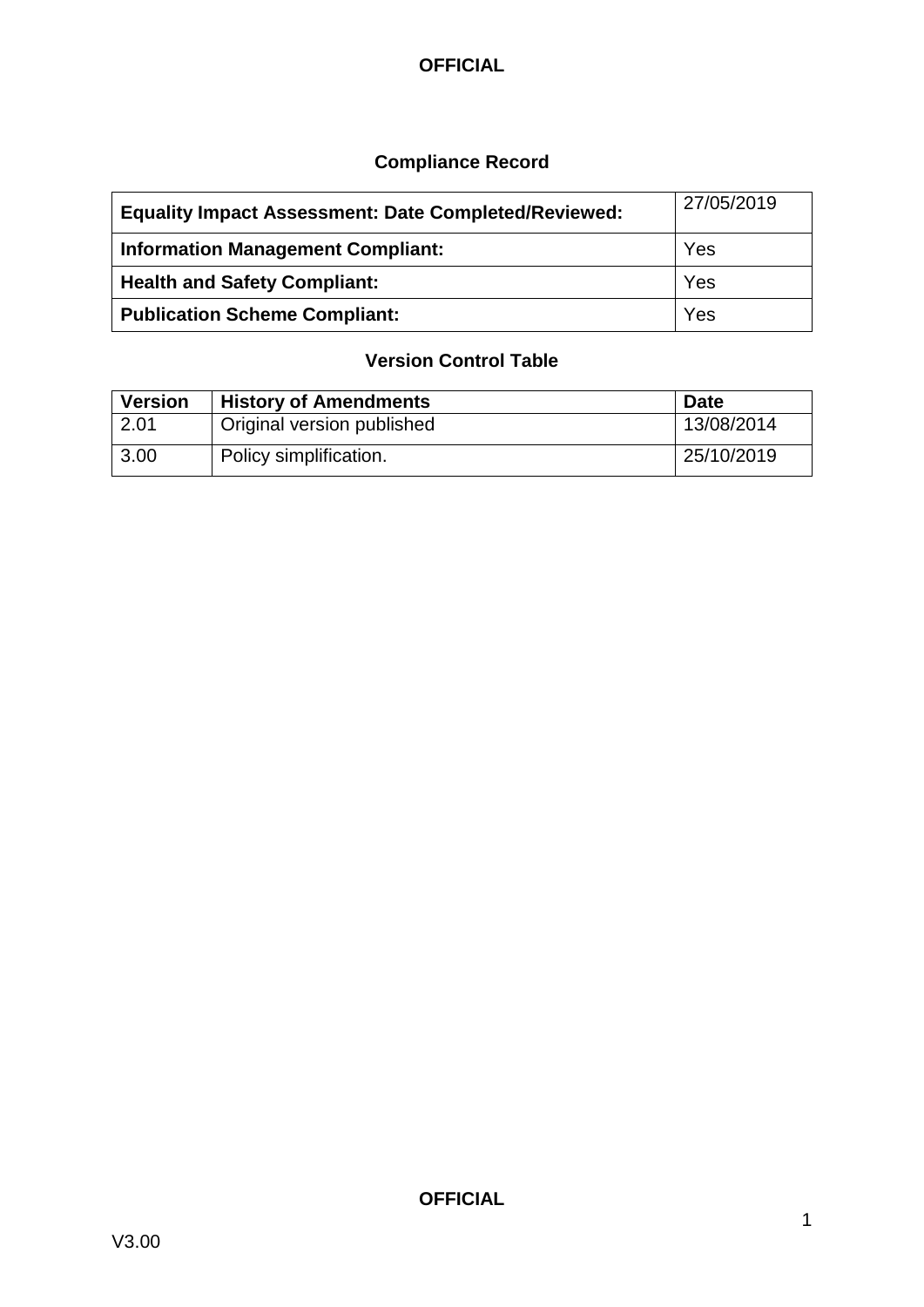## Contents

## Appendices

| Appendix A | Differences Between Pay Protection and Salary |
|------------|-----------------------------------------------|
|            | Preservation                                  |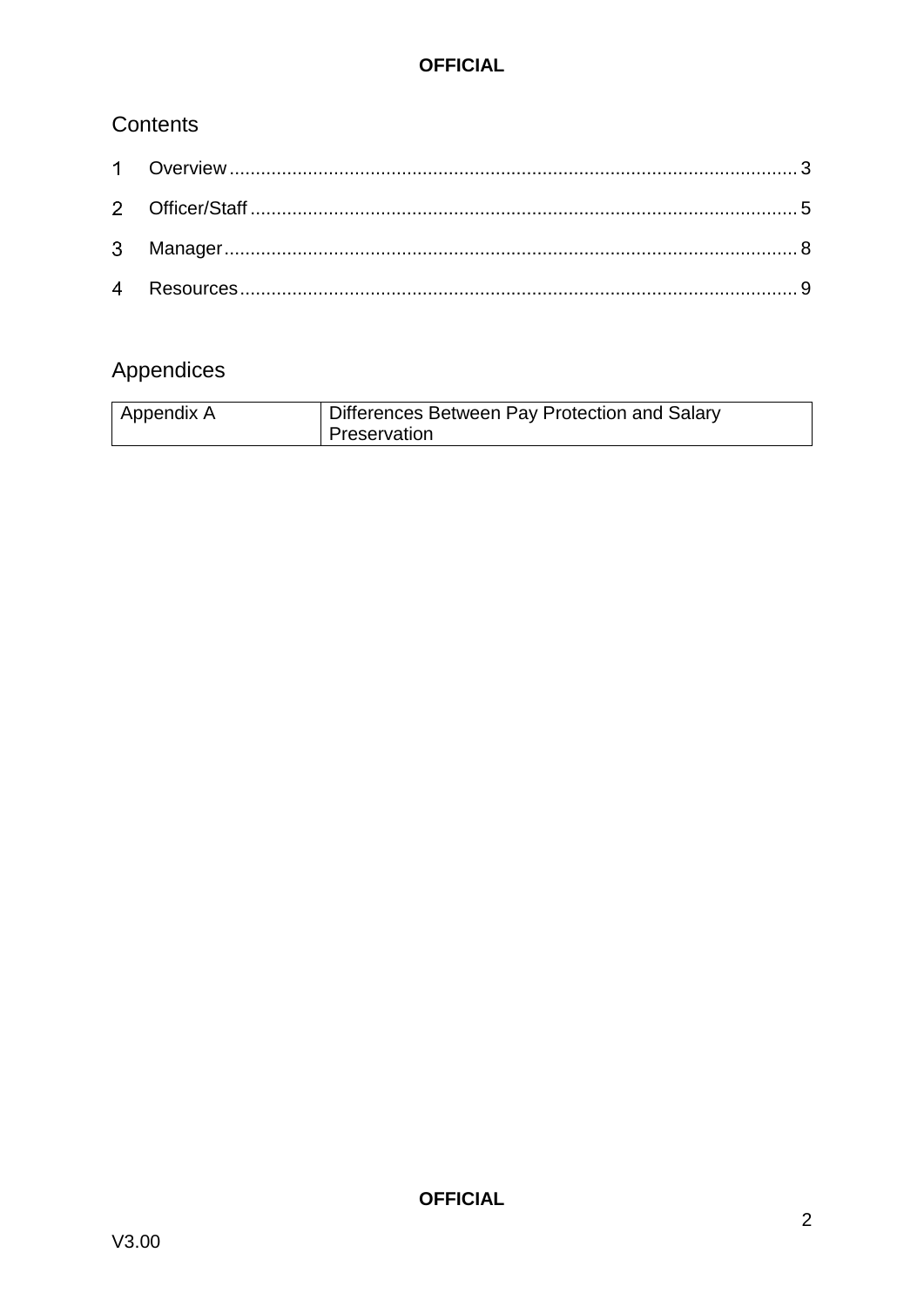#### <span id="page-3-0"></span> $\blacksquare$ **Overview**

#### **1.1 What is this about?**

- 1.1.1 As part of our responsibility to our people's wellbeing, and to ensure the organisation provides the best level of service, we often need to review and make changes. Sometimes, this may mean that an individual's role and/or salary may change.
- 1.1.2 The information here sets out the support available to staff who experience a detriment to their earnings as a result of organisational change. These principles do not apply to contractual changes which arise through business as usual (BAU).

#### **1.2 Who is this for?**

1.2.1 This is for authority/police staff.

#### **1.3 Key information**

- We will look at the difference between an individual's old total package and their new total package when deciding if they qualify for pay protection. We consider the base salary plus any contractual allowances (where applicable) to be the "total package".
- We offer pay protection if organisational change means:
	- $\circ$  an individual's role remains the same but their total package reduces;
	- $\circ$  an individual is moved to a different role with a lower total package; or
	- o an individual is redeployed as an alternative to redundancy and the new total package is lower than the total package of the post they leave.
- Pay protection is the money we pay to minimise any negative financial impact, if staff are affected by one of the above criteria.
- Pay protection is only given if the new post is at the same grade or one grade below the old post. If an individual is redeployed into a post two grades or more below their original grade, pay protection will not apply and they will be placed on the top incremental point of the new pay grade.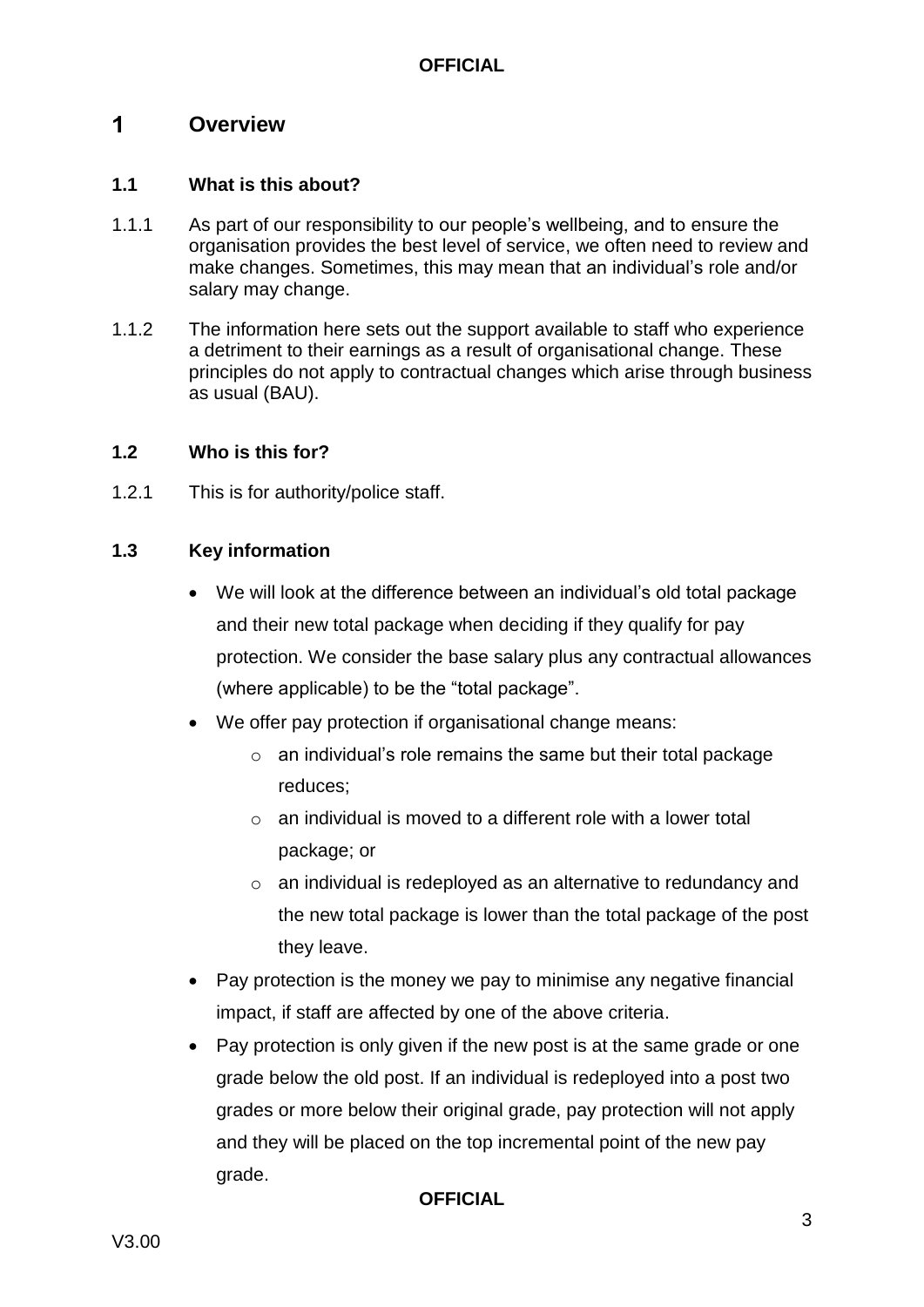- Pay protection is based on substantive post and salary, including contractual allowances where applicable.
- The amount that is paid is the difference between the old total package and the new total package.
- We offer pay protection for a maximum of 12 months, in total.
- Pay protection does not apply to individuals in the redeployment pool. These individuals will continue to receive substantive salaries while in the pool which is known as 'salary preservation'. Contractual allowances, where applicable, will also be paid for a total of 12 consecutive months from the date of entry into the pool, after which they will cease.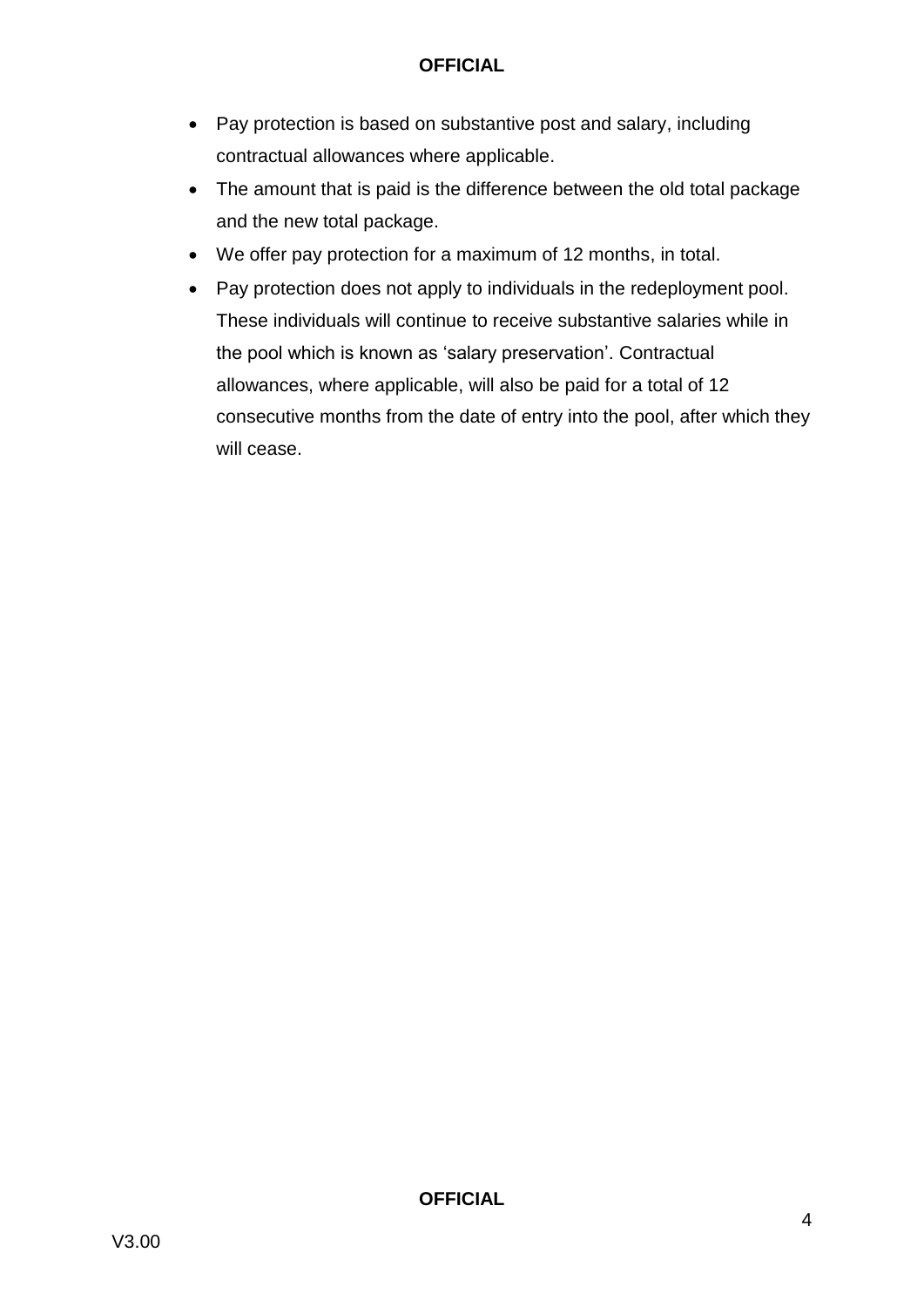#### <span id="page-5-0"></span> $2<sup>1</sup>$ **Officer/Staff**

#### **2.1 What you need to do:**

- Raise any issues you may have identified which may impact on your pay protection e.g. a change in role/shift pattern.
- Speak to your manager or contact People Direct if you have any questions about pay protection.

#### **2.2 Pay protection principles**

- 2.2.1 Pay protection is based on the principle of your pay remaining the same for a period of 12 months if you are matched, or secure redeployment, to a post where your total remuneration package reduces. It is only paid if the new post is at the same grade or one grade lower than your previous substantive post. You do not have to apply for pay protection – we will automatically pay it to you if you qualify. You will be advised in writing of any such payment.
- 2.2.2 Pay protection of your base salary is given on a cumulative, not continuous, basis. This means that if you need pay protection for less than 12 months (e.g. due to returning to the redeployment pool after temporary redeployment), you will still be entitled to the balance of the 12 months' pay protection at a later stage. For example, if you have pay protection for three months, then return to the redeployment pool, you will still be entitled to nine months' pay protection if you are redeployed again and still meet the qualifying criteria.
- 2.2.3 Pay protection of your contractual allowances is dealt with differently and is paid continuously for a period of 12 months, starting from the date you enter the redeployment pool.

#### **2.3 Changing hours or shift pattern**

- 2.3.1 If you choose to reduce your hours or alter your shift pattern, we will recalculate your pay protection taking into account the change to your hours and associated allowances.
- 2.3.2 If you choose to increase your hours once in receipt of pay protection, we will either:
	- reduce the amount of pay protection we give you (if your total package is still lower than the total package we were protecting), so that the total amount you receive each month is still the same; or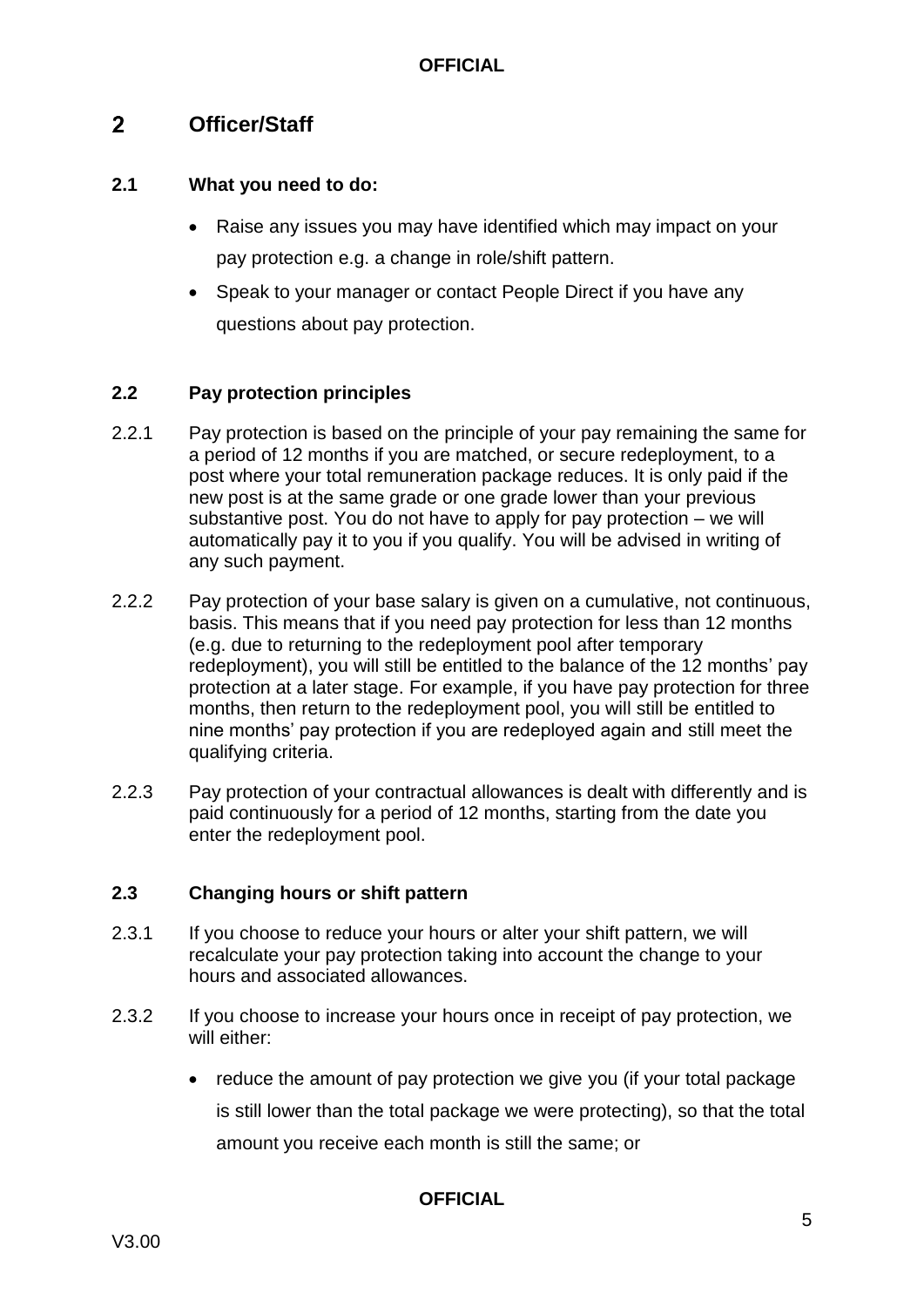- stop paying pay protection (if you now earn more than the amount that we were protecting) – as pay protection will no longer be needed.
- 2.3.3 The same principles apply if there is a change in your shift pattern.

#### **2.4 New salary increases**

- 2.4.1 If your new total package increases (e.g. as a result of cost of living salary increases), but is still lower than your original total package, we will continue to apply pay protection, but the overall value of the protection element will reduce so that the total that you receive in your pay is still the same.
- 2.4.2 If your new total package increases (e.g. as a result of cost of living salary increases), and becomes higher than your previous total package, we will stop giving you pay protection, as you will no longer need it.

#### **2.5 Pension implications**

- 2.5.1 The pay protection element of your salary is paid as a separate allowance, and is not pensionable. Pension contributions will be based on your new, lower salary as soon as you are moved onto this.
- 2.5.2 If your pensionable pay is reduced for reasons beyond your control (e.g. organisational change) in the last ten years before retiring, you will be issued with a Certificate of Protection. This means that your pension will be calculated on the pensionable pay you would have received, had the reduction to your salary not occurred. For more information, contact your pension fund administrator.

#### **2.6 Income tax and National Insurance**

2.6.1 The pay protection element of your salary is still subject to income tax and National Insurance contributions.

#### **2.7 Redeployees**

- 2.7.1 If you are in the redeployment pool, your salary will be preserved in line with the following arrangements. **This is salary preservation, and not pay protection**.
	- While on project work, your substantive salary will continue to be paid.
	- If you are not in receipt of any protected contractual allowances, you will be paid any unsocial hours/disturbance payments applicable to the working pattern of your project work.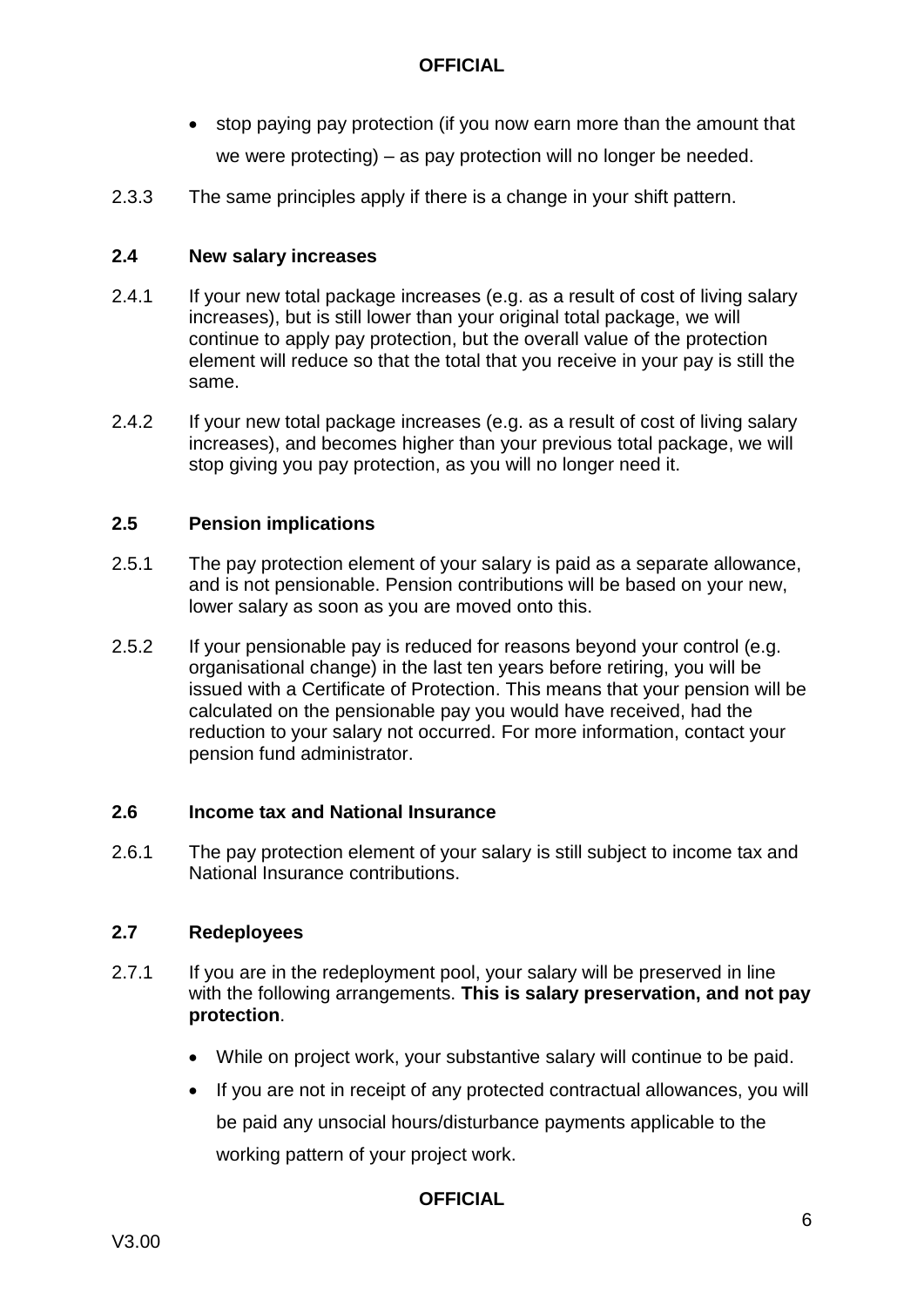- You will receive any contractual allowances associated with your previous role for a total of 12 consecutive months from the date you enter the redeployment pool.
- If you are redeployed your previous base salary will be used to determine your new spinal column point placement.
- Cost of living increases will be applied to your preserved salary, but you will not be entitled to incremental progression through the salary grade.
- 2.7.2 If you are redeployed into a post at a lower grade and qualify for pay protection, this will start from the day you begin your trial period, and will last for a maximum of 12 months. Pay protection will be based on your substantive salary. Any outstanding balance of your entitlement to protected contractual allowances will continue to be paid until you have reached your 12 months' limit.
- 2.7.3 If you are redeployed into a temporary post of 12 months or under, and qualify for pay protection, you will receive the grade for the post plus pay protection for the full duration of the posting. If you return to the redeployment pool at the end of the posting, we will pay you your substantive salary again.
- 2.7.4 If you are later redeployed to a post at a lower grade, and still qualify for pay protection, you will only be entitled to the balance of the 12 months' pay protection that you have not used.
- 2.7.5 No matter how long you are temporarily redeployed for, you will only be paid the grade of the temporary post for the duration of that role. On return to the redeployment pool you will revert to your substantive salary. This will remain your substantive salary until you are permanently redeployed, or leave the organisation.

#### **2.8 Periods of leave during pay protection**

If you take unpaid maternity, adoption or shared parental leave, or are on unpaid sickness absence due to a disability related illness, a pause will be placed on your pay protection. When you return to work your pay protection will recommence until you have received your full 12 months' entitlement.

If you are on unpaid leave due to other circumstances your 12 months' entitlement to pay protection continues to be used up during this time. If you return to work within the 12 month protection period, you will only be due the remaining balance of pay protection, if there is any remaining.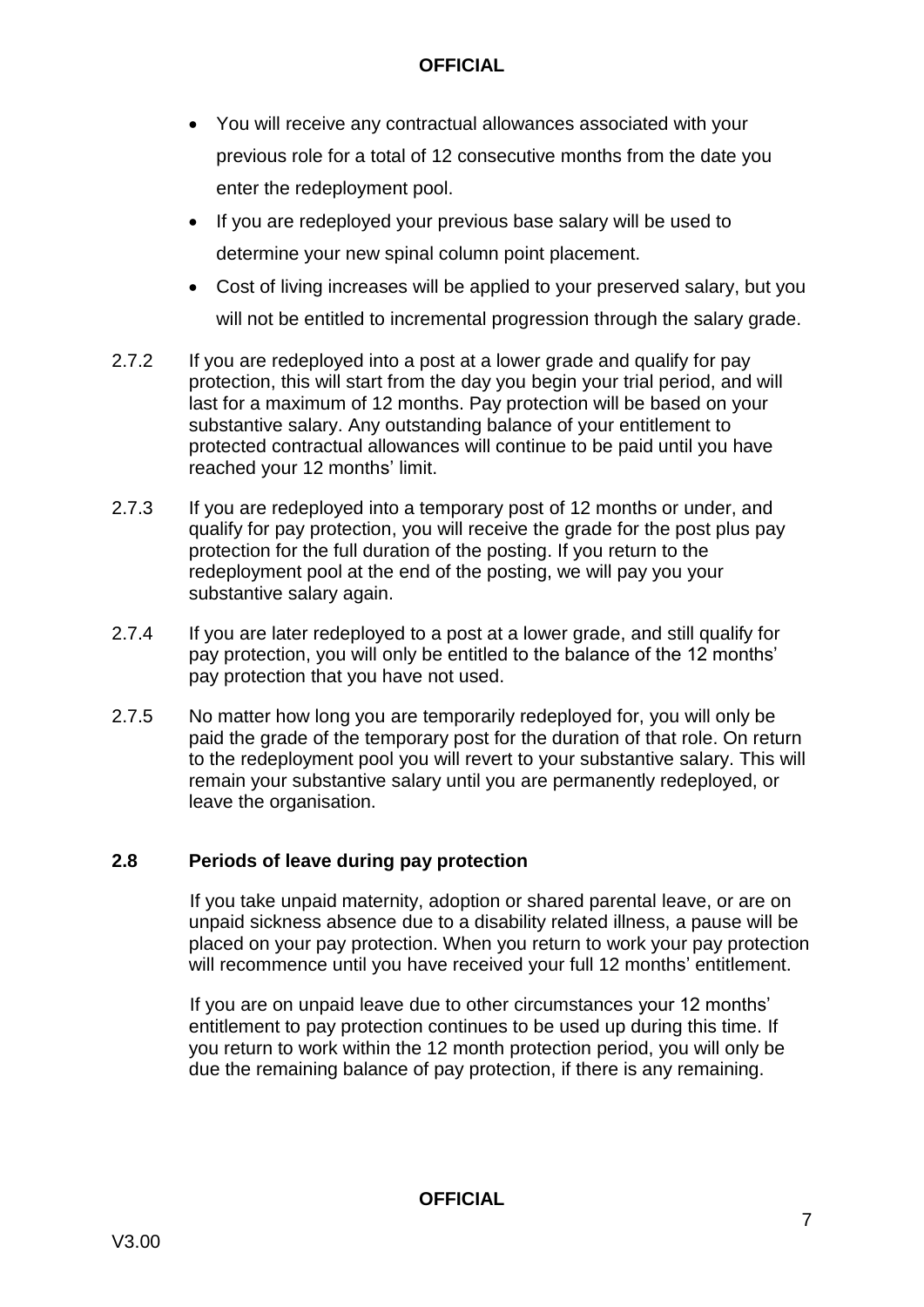#### <span id="page-8-0"></span> $3<sup>1</sup>$ **Manager**

#### **3.1 What you need to do:**

- Ensure any team members whose "total package" may be reducing due to organisational change are aware of their entitlement to pay protection.
- Ensure any changes to shift patterns are notified to People and Development (P&D), as this may impact on the amount of pay protection payable.
- Speak to People Direct if you have any questions about pay protection and how it impacts on your team members.

#### **3.2 Changing hours or shift patterns**

- 3.2.1 If a team member in receipt of pay protection applies to reduce their hours, let them know that their pay protection will be reduced in line with this.
- 3.2.2 If a team member in receipt of pay protection applies to increase their hours, let them know that pay protection will be:
	- reduced so as the total amount paid to them each month remains the same (if their new total package is still lower than the total package being protected); or
	- stopped altogether (if their new total package is higher than their previous total package) – pay protection is no longer needed.

#### **3.3 Periods of leave during pay protection**

- 3.3.1 If your team member takes unpaid maternity, adoption or shared parental leave, or is on unpaid sickness absence due to a disability related illness, a pause will be placed on their pay protection. When they return to work their pay protection will recommence until they have received their full 12 months' entitlement.
- 3.3.2 If your team member is on unpaid leave due to other circumstances their 12 months' entitlement to pay protection continues to be used up during this time. If they return to work within the 12 month payment period, they will only be due the remaining balance of pay protection, if there is any remaining.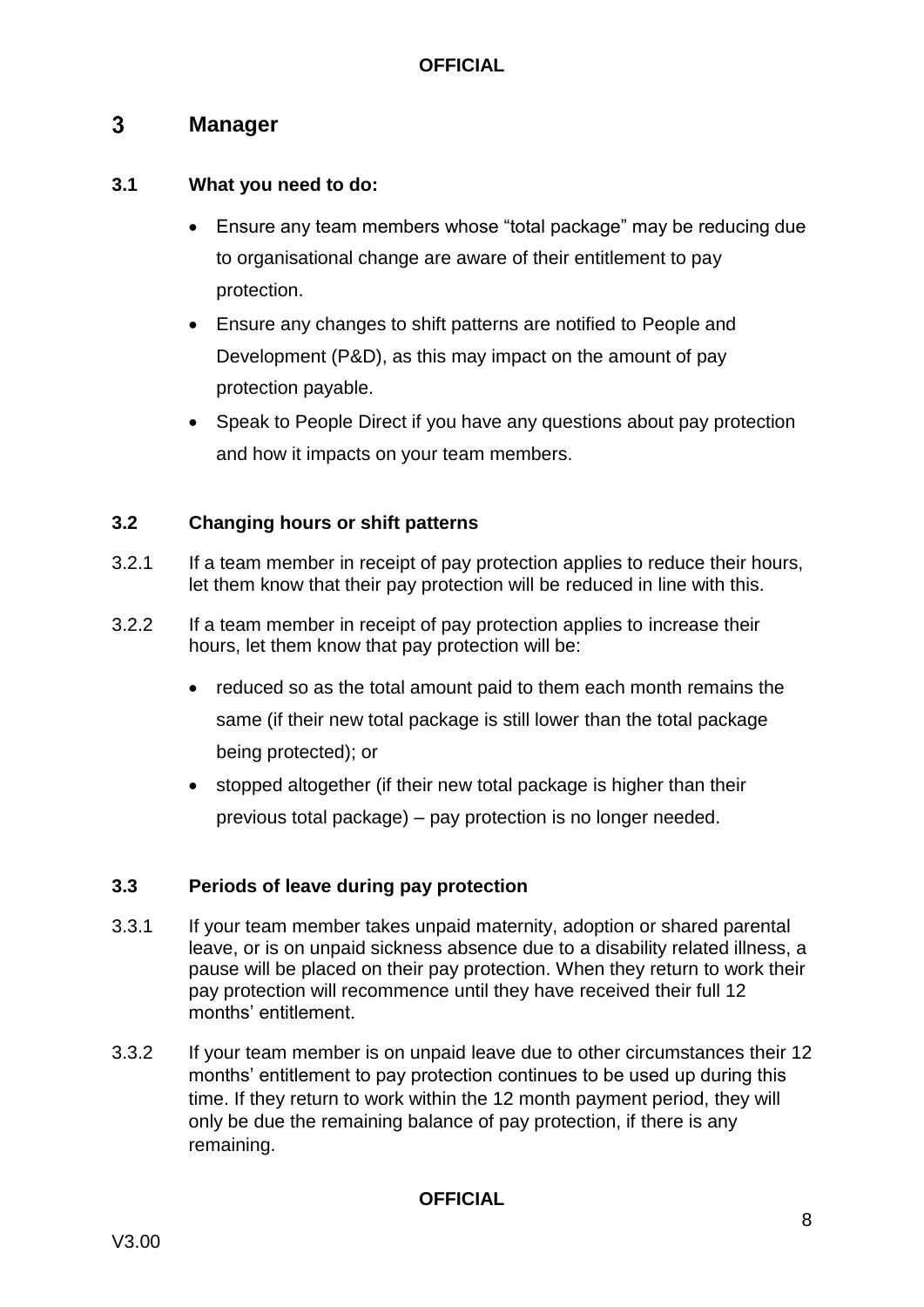#### <span id="page-9-0"></span> $\overline{\mathbf{4}}$ **Resources**

#### **Reference Documents**

Differences Between Pay Protection and Salary Preservation

#### **Related Procedures**

- Flexible Working
- Organisational Change
- Pay (Staff)

#### **Useful Links**

• Scottish Public Pensions Agency